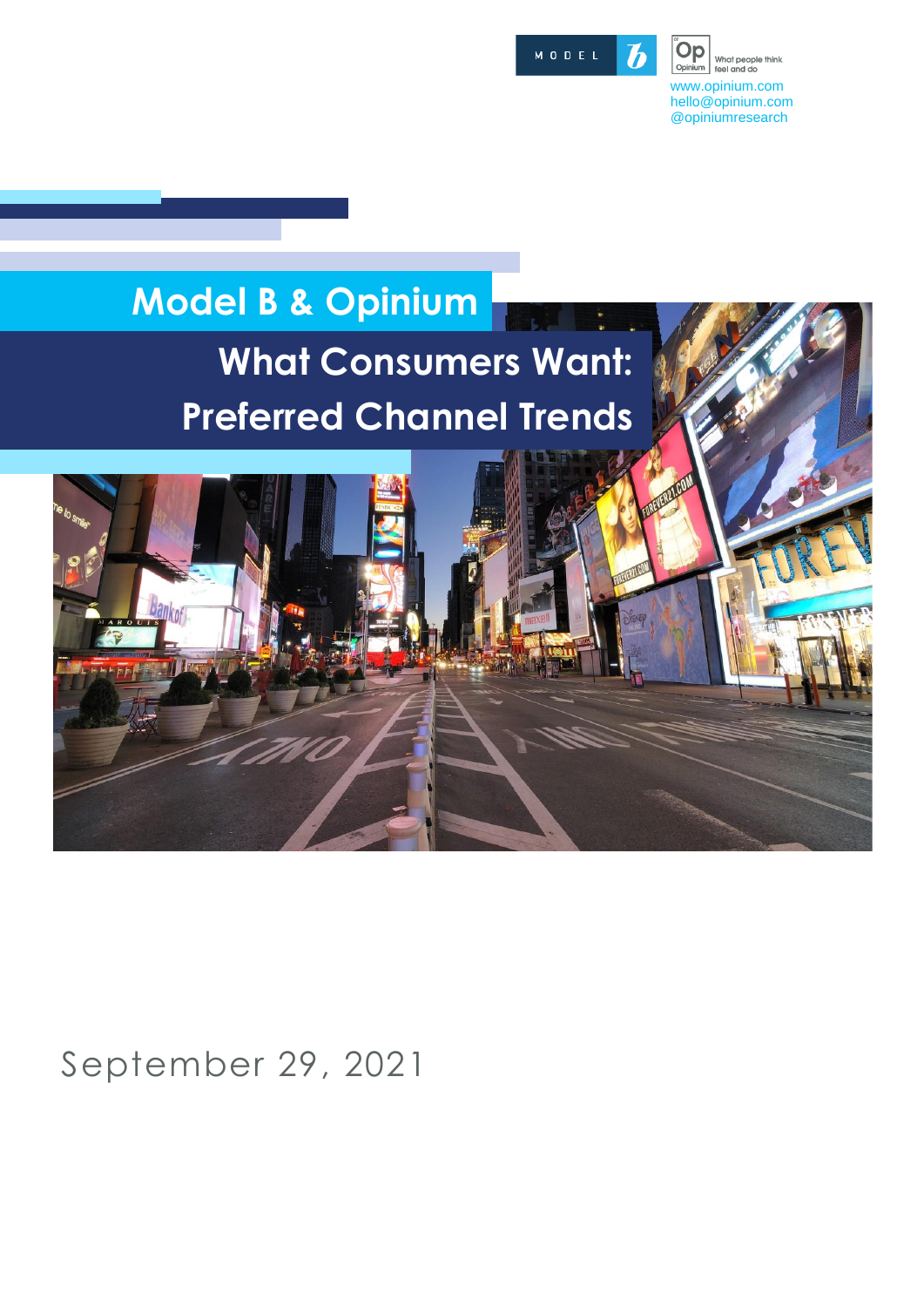## Foreword



**TODD SILVERSTEIN** President, Model B

Marketers enjoy an almost unrivalled feedback loop, thanks to near instantaneous results from their efforts, especially online. When specific channels deliver sales, leads and other highly sought-after outcomes, they receive commensurately more emphasis and budget - or the inverse, if their outcomes are not optimal.

For anyone tracking along with the most common narratives surrounding the marketing industry, which are driven at least in part by the efficacy of these channel outcomes, email marketing is intrusive and over-utilized, influencers are the most effective way to build a brand and TV is dead.

This is why the results of Opinium's consumer survey, detailing where brands are - and aren't - welcome, are so enthralling. In a

proverbial ode to cognitive dissonance, email and TV are revealed to be the channels consumers most enjoy hearing from brands on, while influencer marketing is among the least liked.

Digging one layer deeper, as any marketer is wont to do, we begin to see results more aligned with our preconceived notions - but only after segmenting by generation. For consumers aged 44 and under, influencer, social media and online ads surge in popularity, whereas email and TV become much less liked by those 45+.

Reviewing the findings in full, then comparing and contrasting to our expectations and historical outcomes, is a fascinating exercise that will enrich any marketer's view of where to place their focus. Enjoy.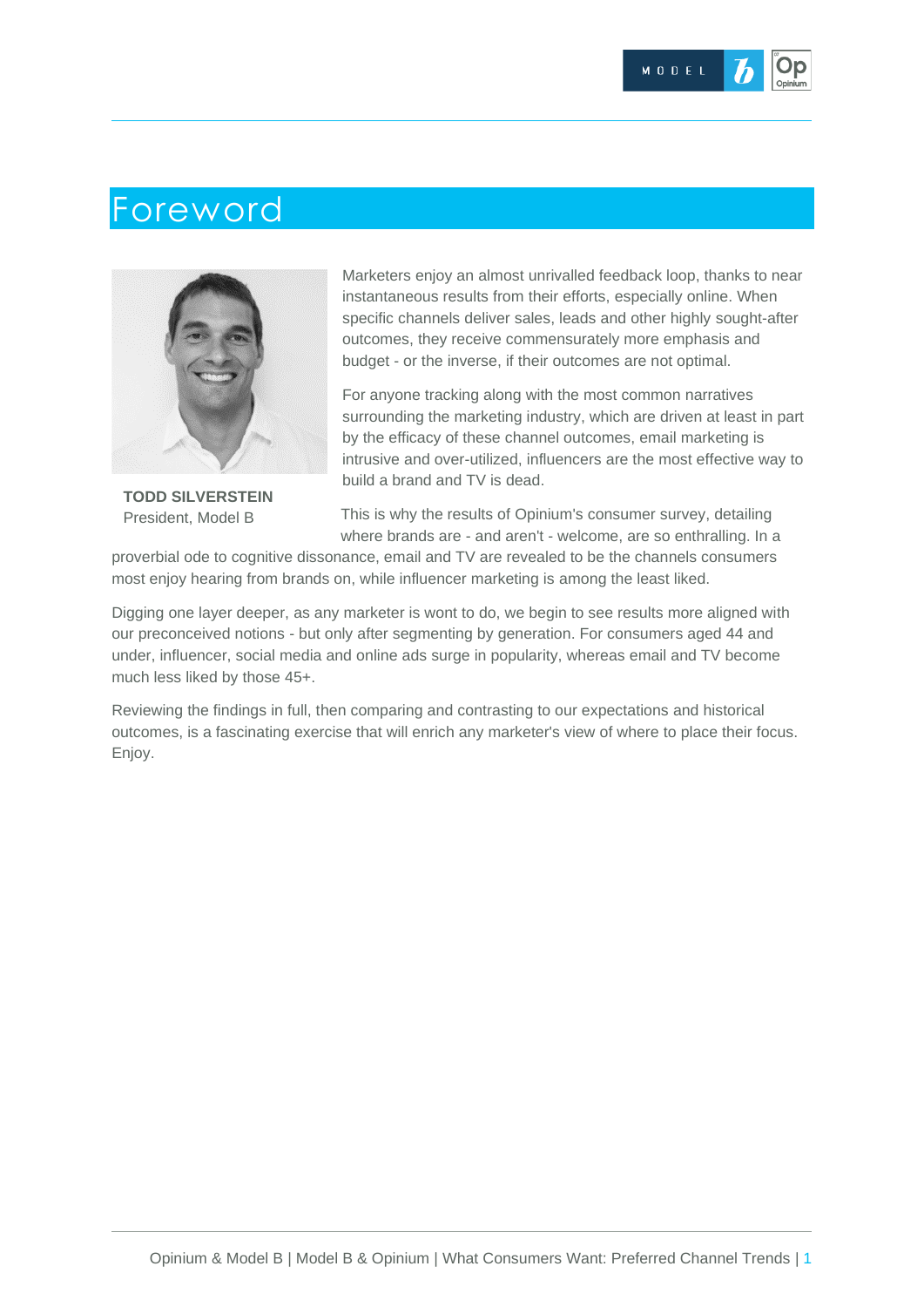# Where Americans like to hear from brands and companies

## Email leads the pack: nearly two fifths of Americans like receiving emails from brands

Across all but three channels studied, more Americans say they enjoy hearing from brands than those who say they dislike hearing from them. Still, brands are much more welcome on certain platforms than others.

Email, TV ads, and social media posts (*not ads*) make up the top 3 channels Americans either 'like' or 'love' hearing from brands or companies on. Close to two fifths of Americans (37%) enjoying hearing from brands via email, while around one third enjoy hearing from brands on TV and through social media posts (34% and 33%, respectively).





#### Phone calls, influencer marketing, and online ads are most unpopular channels

Meanwhile, there are more Americans who *dislike* hearing from brands through phone calls, influencer marketing, and online ads than those who say they like hearing from brands in these ways.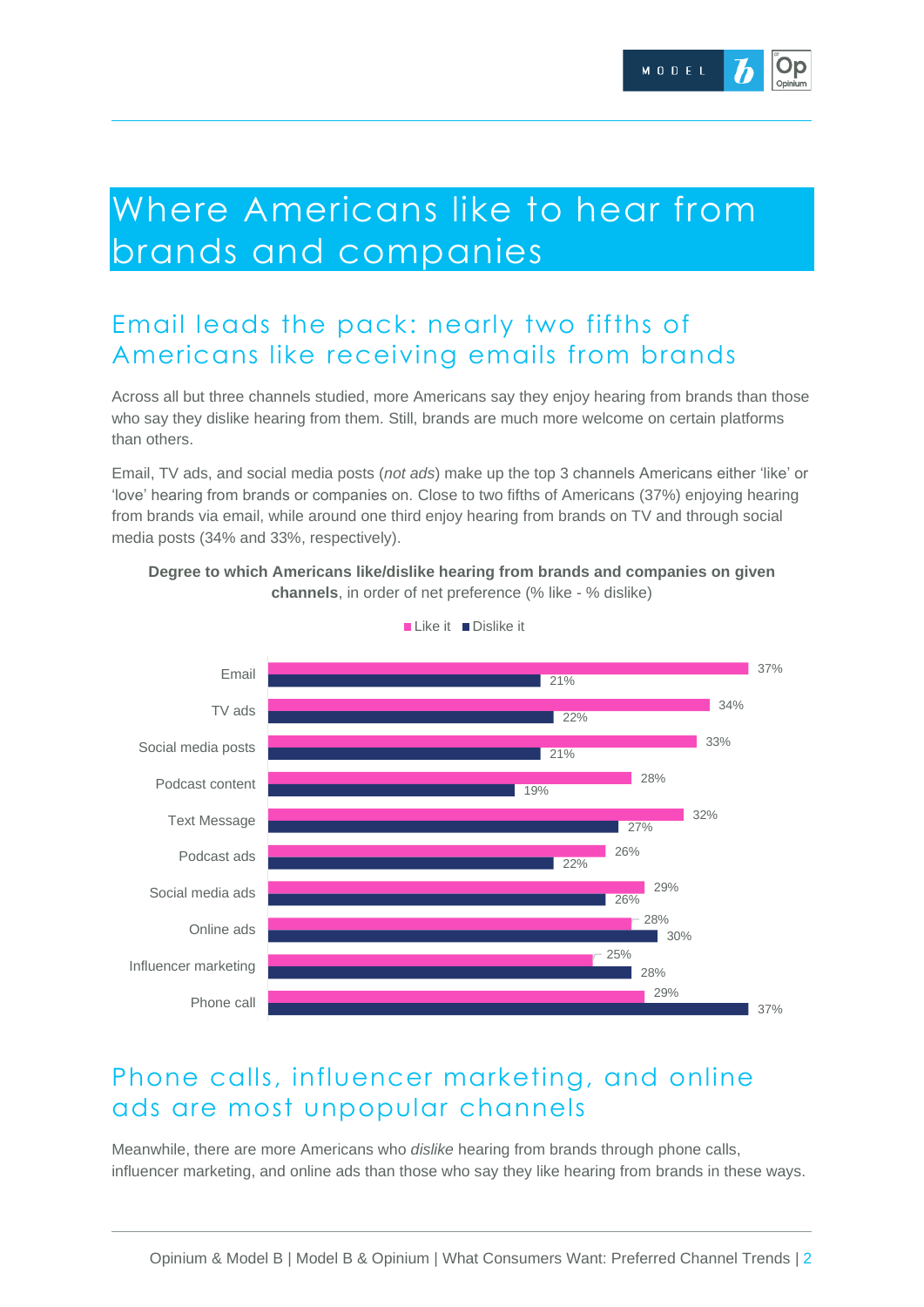

Close to two fifths (37%) of Americans dislike or hate hearing from brands through phone calls, making it the least favorite channel studied.

## Digging deeper, brand communication preferences point to a stark generational divide

The degree to which Americans like hearing from certain platforms varies greatly by age group. Younger demographics are accustomed to and enjoy hearing from brands and companies via online platforms, while older demographics are more resistant.



#### **To what degree do you like or love hearing from brands and companies on the following channels? (by age group)**

Although email contains the most even spread across age groups of Americans who enjoy hearing from brands on the channel, there is still a significant difference between generations. Nearly half (48%) of 25–34-year-olds enjoy hearing from brands over email, compared to around three in ten (28%) 55–64-year-olds and only one fifth (20%) of those 65+.

Social media is the most popular channel for brand communications among younger generations. Over half of 18-24 and 25–34-year-olds (56% and 55%) enjoy hearing from brands through social media posts (*not ads)*. Although posts are preferred over ads, social media ads still appeal to this younger demographic. Over half of 25–34-year-olds (53%) and over two fifths of 18-24-year-olds (45%) enjoy hearing from brands in this way.

Respondent reactions to influencer marketing demonstrate how stark this generational divide is in the marketing industry. Close to half (46%) of 25–34-year-olds enjoy hearing from brands this way, and around two fifths of 18-24 and 35–44-year-olds do as well (41% and 43%). Meanwhile, two fifths (41%) of 55–64-year-olds are unfamiliar with the concept.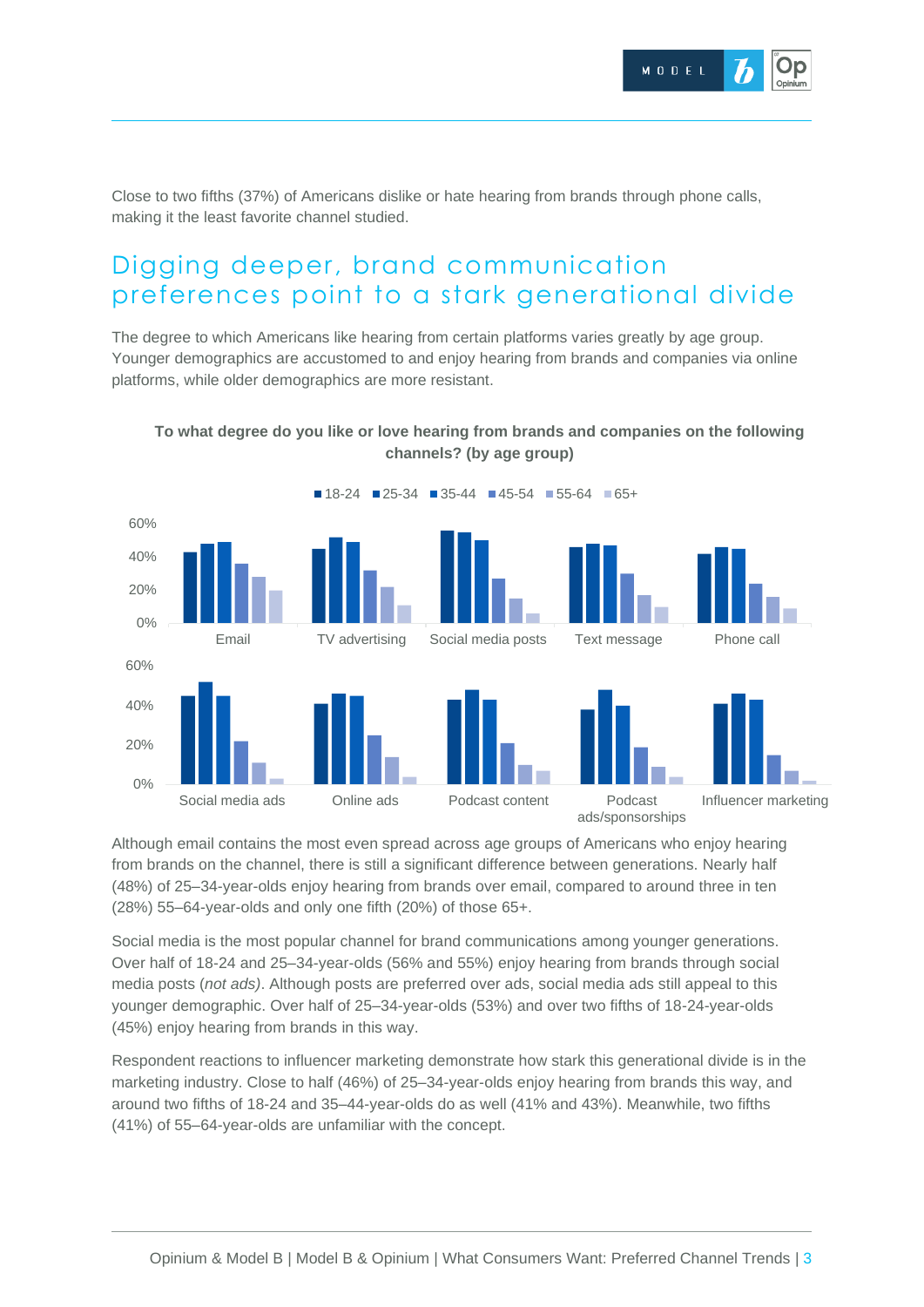#### Podcast advertisements and content are more effective in reaching men

More men both say they listen to podcasts and enjoy hearing from brands on them than women. More than a third (36%) of women say podcasts are either not a channel they use or hear from brands on, compared to a quarter (25%) of men who say the same.

Moreover, men tend to enjoy hearing from brands more than women on podcasts – in both sponsored and organic content. Close to one fifth (16%) of men say they 'love' hearing from brands on podcasts through ads or organic content, while under one in ten (8% and 9%, respectively) women say the same.



**Degree to which Americans like hearing from brands and companies on podcasts,** by gender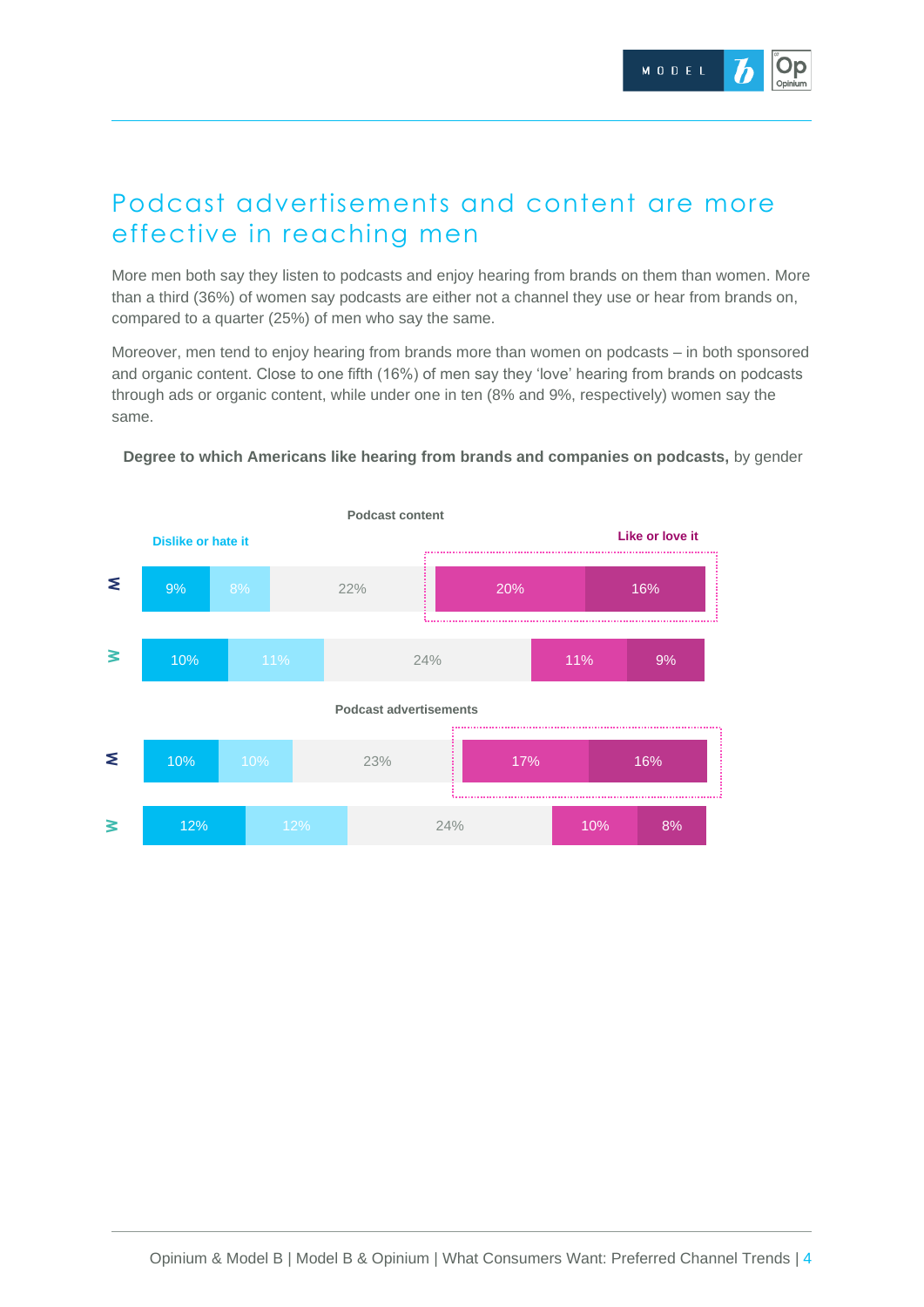# Social media channels

## YouTube tops social media platforms Americans like to hear from brands on

The top social media platform Americans like to hear from brands on is YouTube, with two fifths (40%) stating they enjoy hearing from brands on the platform. This is especially true for 25–34-yearolds. Two thirds (66%) of Americans in that age group stated they either love or like hearing from brands on YouTube.

Facebook, though well-liked, is more polarizing. Nearly two fifths of Americans (37%) enjoy hearing from brands and companies on the social media platform. However, Facebook also draws more Americans who say they *dislike* hearing from brands on it compared to any other platform. Nearly one in five (19%) Americans either dislike or hate hearing from brands on the social media platform, highlighting the broader issues the platform has had with public perception in recent years.

Americans are less likely to want to hear from brands on professional platform, LinkedIn, and audio chat platform, Clubhouse. Among users of social media newcomer Clubhouse, men tend to dominate the scene. More women report not being on the platform than men – close to half (47%) of women and around two fifths (37%) of men. Furthermore, men are much more likely to enjoy hearing from brands on the platform, with 16% of men saying they 'love' hearing from brands on Clubhouse, compared to just 6% of women who would say the same.



**Degree to which Americans like hearing from brands and companies on social media channels**, in order of net preference (% like - % dislike)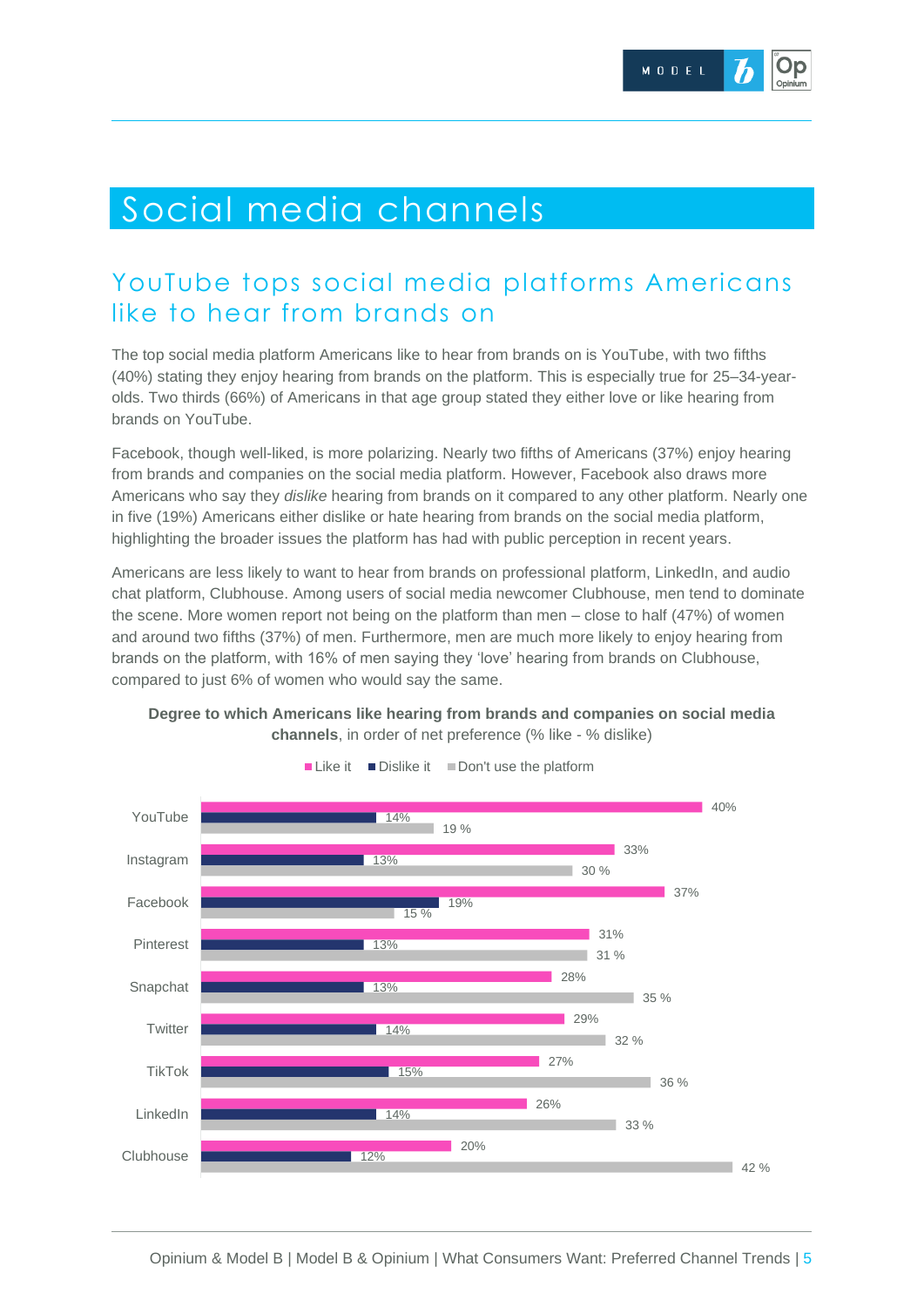## Gen Z love hearing from brands on social media, especially on Instagram

Around a third of Gen Z state they 'love' hearing from brands on Instagram, YouTube and Snapchat (34%, 33%, and 30%, respectively). Across all of the popular social media platforms, over or close-to half of 18–24-year-olds enjoy hearing from brands on them. However, Instagram stands out amongst the crowd. Only 13% of Americans in this age group dislike hearing from brands on the platform, underscoring its value as a key platform to communicate with this generation.



#### **Degree to which Gen Zers like hearing from brands on top social media platforms**

For Gen Z, TikTok has also emerged as a popular platform to hear from brands on, with over a quarter (28%) saying they 'love it.' Although TikTok is fairly new to the scene, only 5% of Americans in this age group are either not on the platform or don't hear from brands on it, a nod to the app's rise in popularity and importance for brands looking to reach this generation.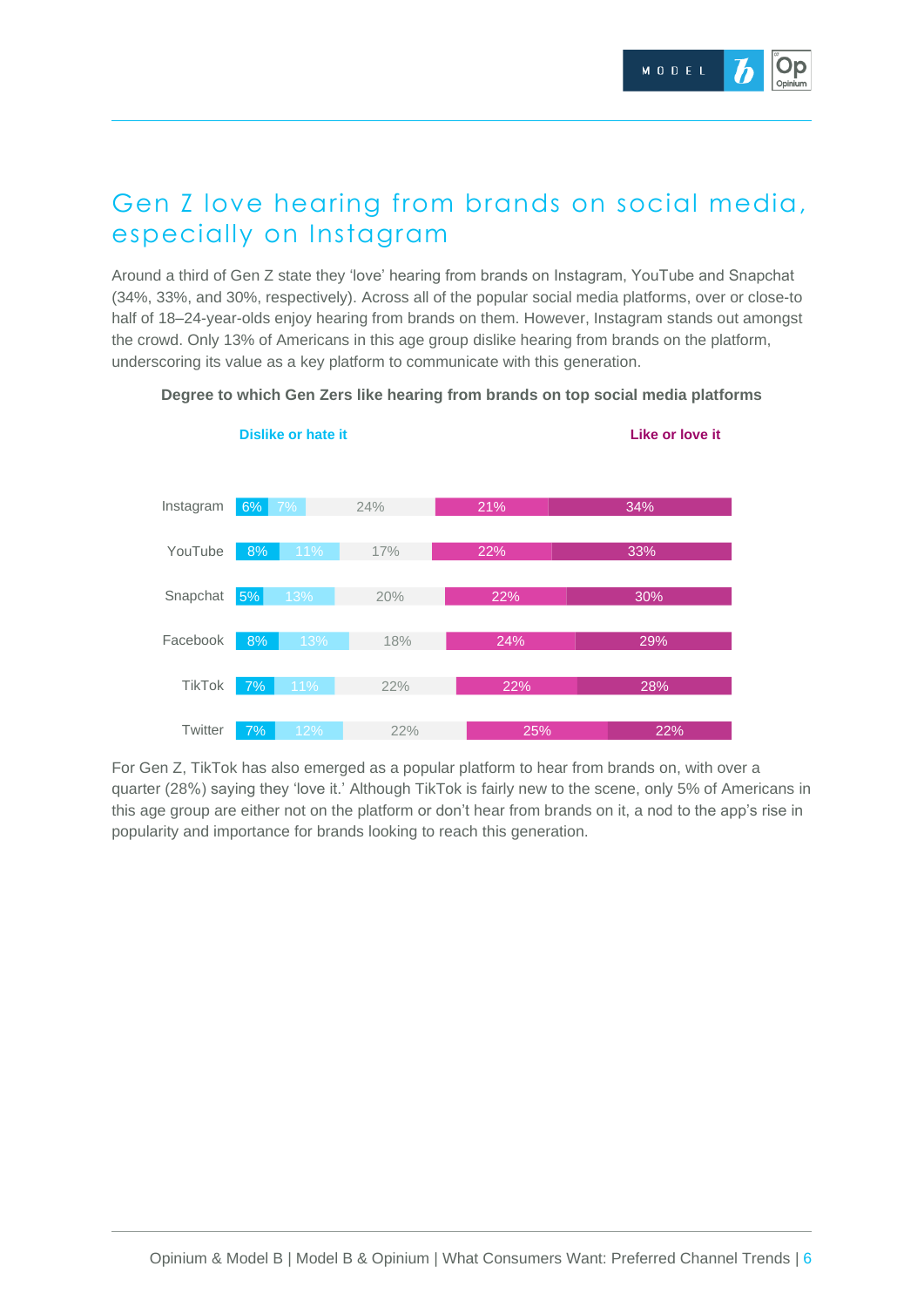

## Importance of personalization

#### Email, the top channel Americans like to hear from brands on, also seen as most personalized

On a scale of '0' being 'Not personalized at all' to '10' being 'Very personalized to me,' three fifths (60%) of Americans rank the brand communications they receive via email as a 5 or above – ranking the highest in terms of personalization out of all the platforms studied. Americans rated the brand communications they receive via email as a 5.1 on average, followed by social media posts and ads which scored 4.8 out of ten. At the other end of the scale, podcast ads and influencer marketing are perceived as the least personalized by Americans, both scoring just 4.2 out of ten.

This represents a moderate trend for brand communications across all platforms: the more personalized the communications are perceived to be, the better liked they are by consumers.

18–34-year-olds rate the ads they are served as more personalized than any other group. This age group also enjoys hearing from brands the most. 18–34-year-olds find social media posts to be the most personalized form of brand communication, rating it on average as a 5.9 out of 10, closely followed by social media ads and email, both rated on average as 5.8.



#### **Enjoyment of brand communications on given platform vs. degree of perceived personalization, by age group**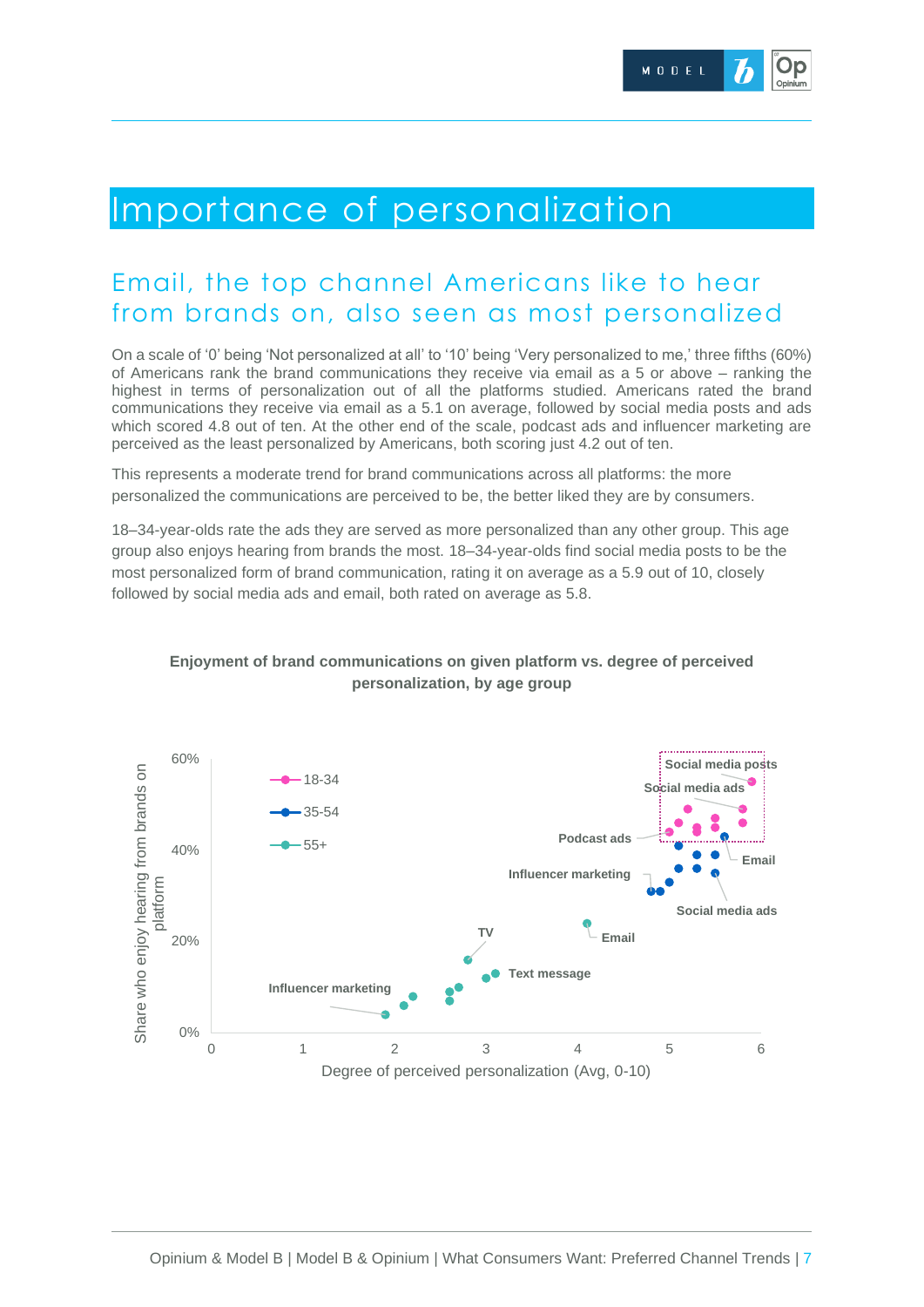## Platform engagement

## Brand engagement is strongest with social media and podcast content

We asked Americans how often they engage with ads on each platform (e.g., click on the ad, go to the website after hearing about it, or purchase the product).

A third (33%) of social media users engage with organic content from brands regularly. This is tied with podcast content for the most-engaging channel with a third (33%) of podcast listeners engaging with content from brands regularly. Overall, social media platforms are the most engaging channel for brands to communicate and/or advertise on. Just under a third (32%) of social media users say they regularly engage with ads, joining social media posts and podcast content in the top three.

## Snapchat, TikTok, and Instagram draw highest engagement across social platforms

Respondents reported consistently high engagement with brand content across all social media platforms. Snapchat, TikTok and Instagram barely take the lead with slightly over two fifths of users (all 41%) regularly engaging with ads on each platform. There is a relative dip in ad engagement when it comes to Facebook and LinkedIn, where under two fifths of users on those platforms regularly engage with ads (38% and 36%, respectively)



**Percent of platform users who engage\* with this form of brand comms regularly (often or always)**

*\* (e.g., click on the ad, go to the website after hearing about it, or purchase the product)*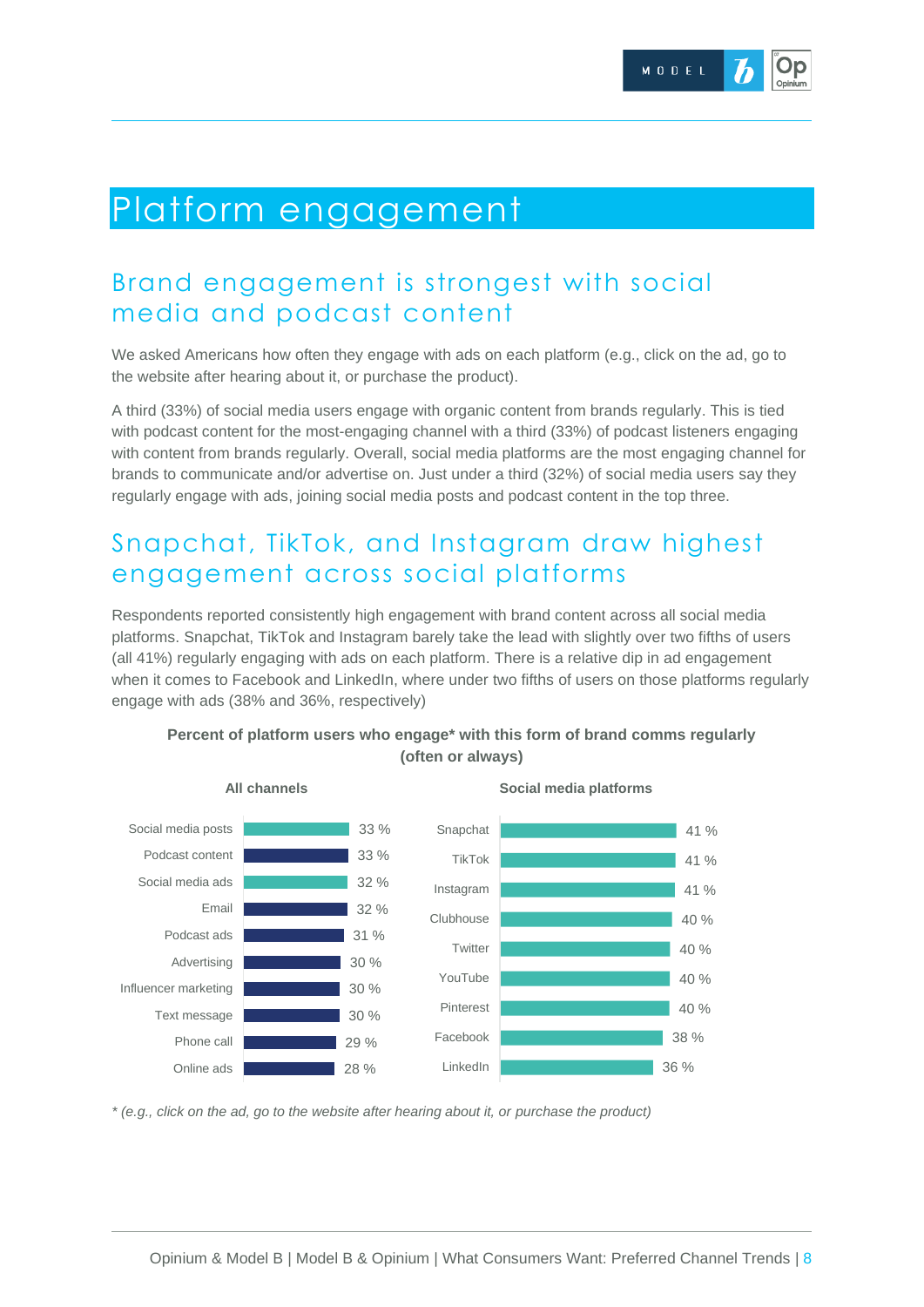#### Younger Americans report higher engagement with every type of ad

Across all communication channels, older Americans (aged 55+) are more likely to say they 'rarely' or 'never' engage with ads as opposed to engaging with them 'often' or 'always.' This demographic is most likely to engage with ads through email, with one in ten (12%) engaging with ads via this channel regularly. Still, this is outnumbered by the over two thirds (67%) of 55+ year olds and who engage with branded emails either 'rarely' or 'never.'



**Net engagement with ads by platform and age group (% engage often, always - % engage rarely, never)**

Americans aged 35-54 engage most with ads they see via email, on TV and through social media posts, (39%, 38%, and 38% engage regularly with ads on these platforms, respectively). Across the board, Americans aged 18-34 are more likely to regularly engage with brand content, but social media comes out on top. Half of 18-34-year-olds say they engage regularly (i.e. often or always) with social media ads and organic posts (50% and 51%, respectively).

Looking at specific social media platforms, there are consistently strong levels of engagement with ads across all social channels among younger demographics. Americans between 25 and 44 engage with social media ads the most, as shown in the consistent peak for these age groups in the data. Engagement levels for these age groups are particularly high on YouTube, where nearly three fifths (58%) of 25–34-year-olds on the platform regularly engage with ads.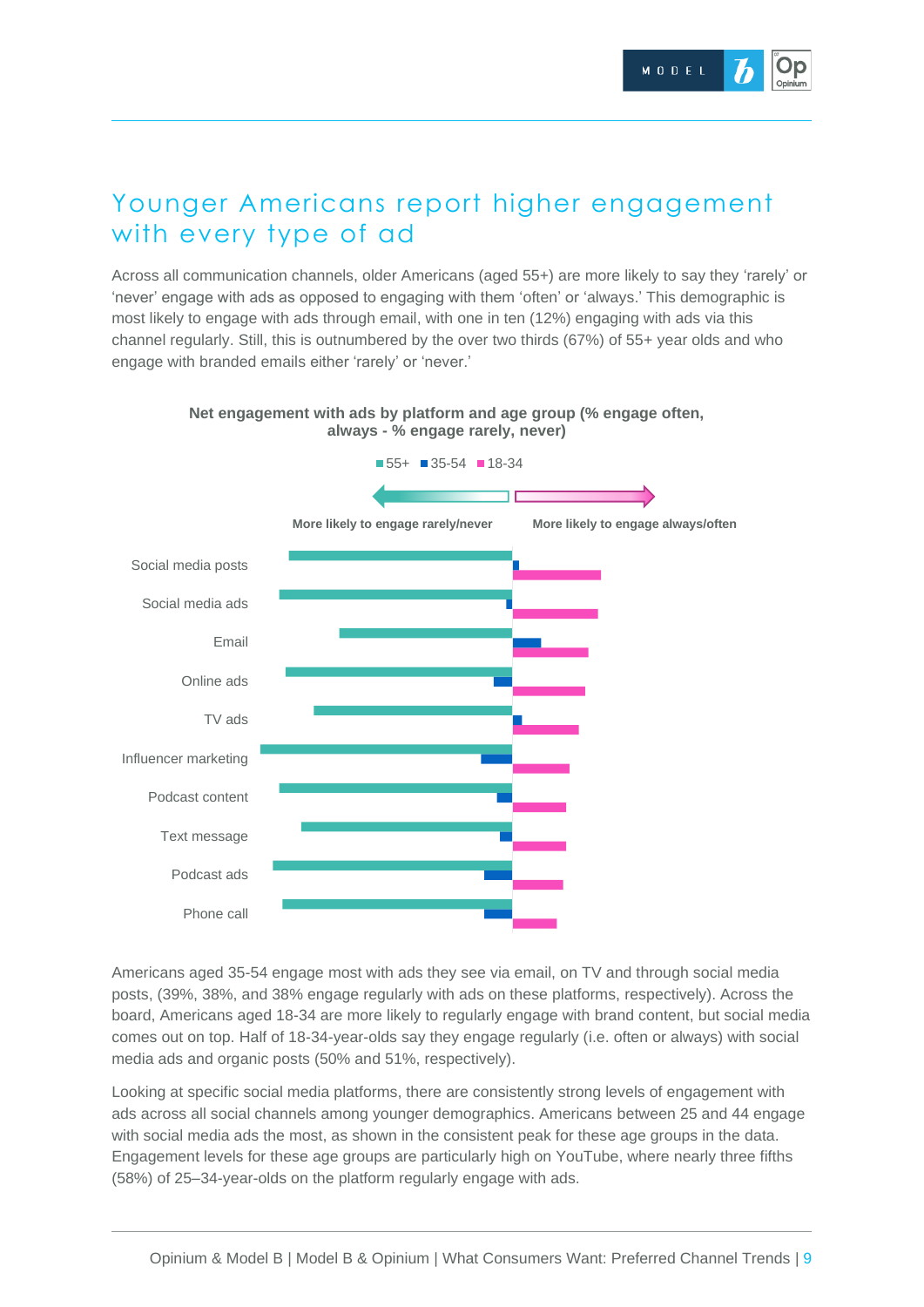



#### **Percent of platform users who regularly engage with ads on given social media platform**

# Methodology

This research is based off a survey of 1932 US Adults weighted by age, gender, and region to be nationally representative of the country. The research was in field from 6/16/21 to 6/21/21.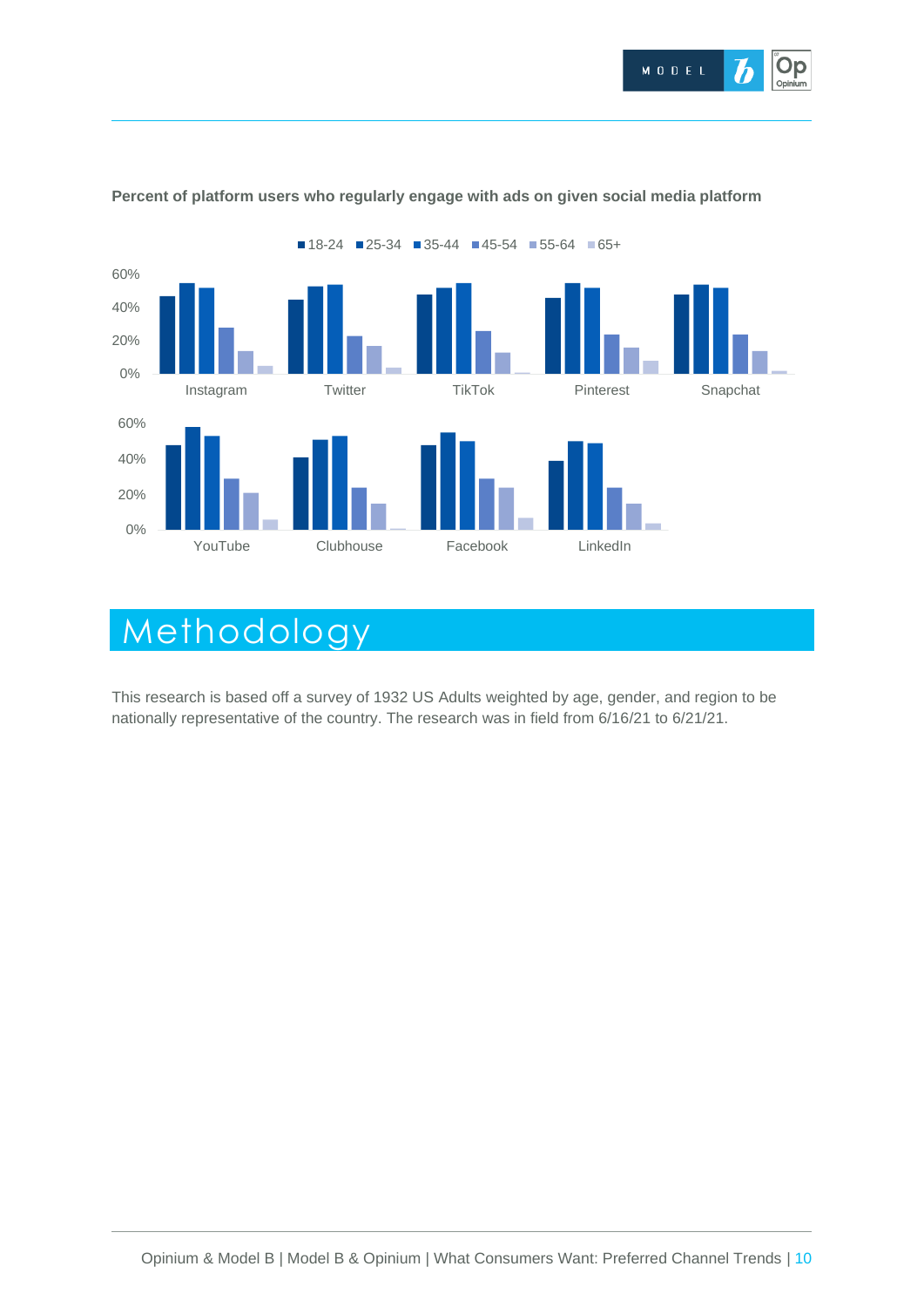

## Appendix

#### **Figure 1**

**Brand content engagement vs. degree of perceived personalization**

---- Average lines





**Degree to which Americans like hearing from brands on given channels vs. degree of perceived personalization**